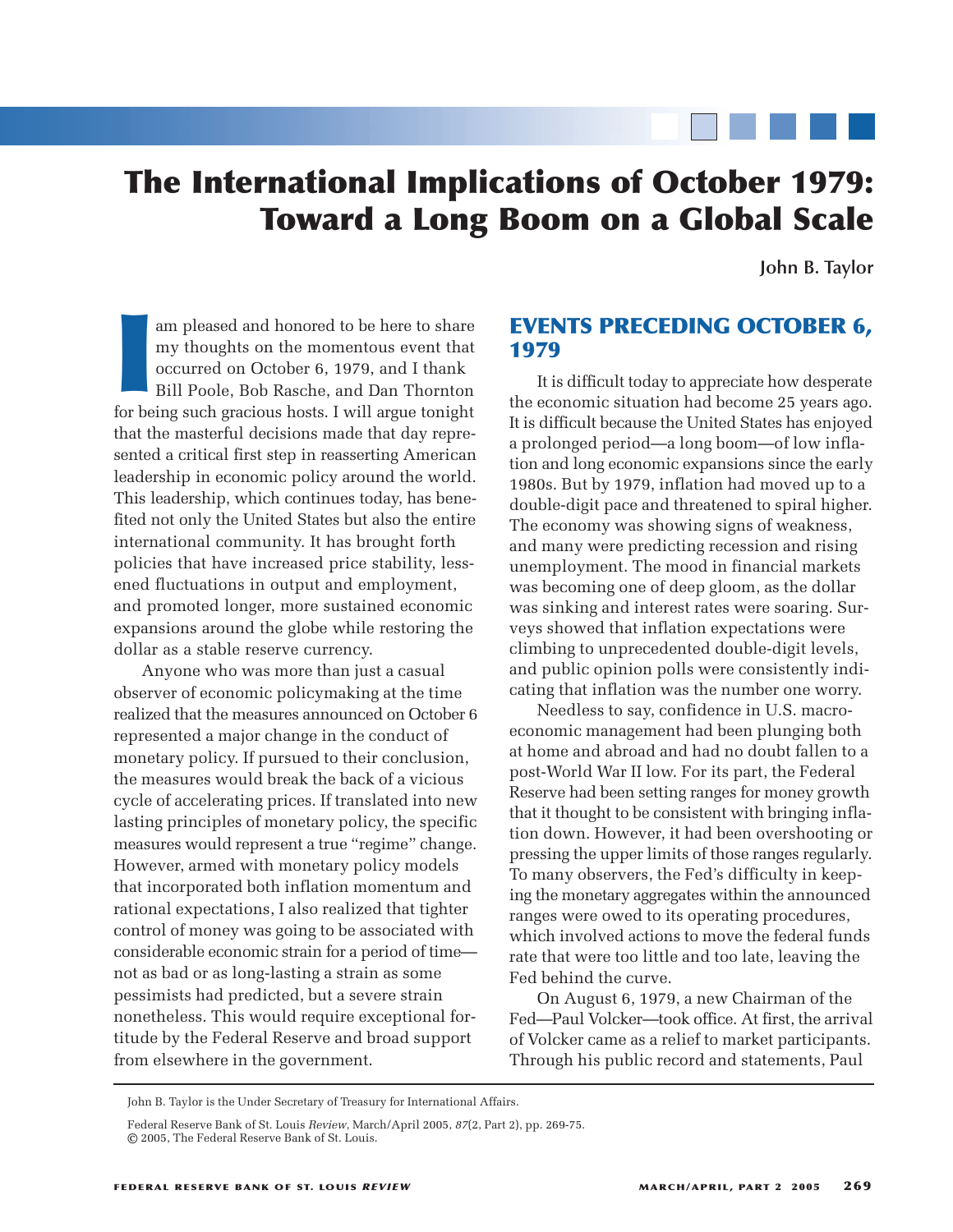#### **Taylor**

Volcker was seen to challenge the common wisdom of the time that inflation had favorable effects on employment. Instead, he believed that inflation was a corrosive force that undermined economic performance. His views were consistent with thennew advances in macroeconomics that pointed to the futility of trying to exploit an inflationunemployment trade-off, and perhaps he was influenced by such views. In any case, many market participants hoped that he would succeed in bringing inflation down. He was experienced, having served for four years as president of the New York Fed and five years as Under Secretary of the Treasury.

However, the confidence of market participants in Volcker's ability to lead the Fed on a disinflationary path was shaken on September 18. On that day the Federal Reserve Board approved a discount rate hike of 50 basis points to accompany a Federal Open Market Committee decision to tighten policy. But the vote, publicly announced, was very close—only four to three—and commentary that followed suggested that the chance of further tightening was all but gone. With money and prices accelerating, the situation looked bleak.

## **OCTOBER 6, 1979**

What followed was one of the most masterful efforts in history by the head of a central bank to deal with a growing national and international problem. In the weeks after the September meeting, Paul Volcker put together a package that received the support of every member of the Board and every Reserve Bank president. It contained three key items: First, a full-percentage-point increase in the discount rate; that appealed to those believing the situation called for another traditional dose of monetary medicine. Second, a marginal reserve requirement on managed liabilities of large banks; that appealed to those who wanted to take action to restrain the surge in bank lending. And third, the new reserve-based operating procedures.

The new operating procedures allowed the Fed to say, with some legitimacy, that it was the market, and not the Fed, that was setting the level of the funds rate. The procedures also appealed

to those who believed that a reserve-based operating procedure would result in more timely and sizable interest rate responses to inflation, which would help the Fed stay in front of rather than fall behind the inflationary curve. In retrospect, that may have been the most lasting feature of the October 1979 measures. The procedures also offered more two-way flexibility for prompt downward movements in the federal funds rate, which appealed to those who voted against the September 18 discount rate hike, fearing the economy was already sliding into recession.

# **THE AFTERMATH OF OCTOBER 6, 1979**

The sustained monetary restraint called for by the operating procedures implied a protracted period of economic weakness. It called for a degree of fortitude by Chairman Volcker and his colleagues that had been highly atypical of central banks in the late 1960s and 1970s. This had to have been a very lonely and nerve-wracking period for the Federal Reserve. Stories abound about the daily mail deliveries of scraps of two-by-fours from the ailing construction sector with inscriptions begging for relief, and about angry farmers who circled the Fed building on Constitution Avenue, not to mention the countless letters protesting high interest rates.

Chairman Volcker and his colleagues were resolute for the next couple years, and their efforts, along with subsequent ongoing vigilance to prevent the economy from overheating, paid tremendous dividends for the United States. Core consumer price index inflation, which surpassed 11 percent in 1979, fell to under 5 percent in 1982. It has since been brought down further and held down under Chairman Alan Greenspan's leadership. With this, inflation expectations have marched down to very low levels, while public opinion polls have shown that inflation worries have moved completely off the radar screen.

# **KNOWLEDGE AND LEADERSHIP**

The October 6 events and their immediate aftermath provide a wonderful case study on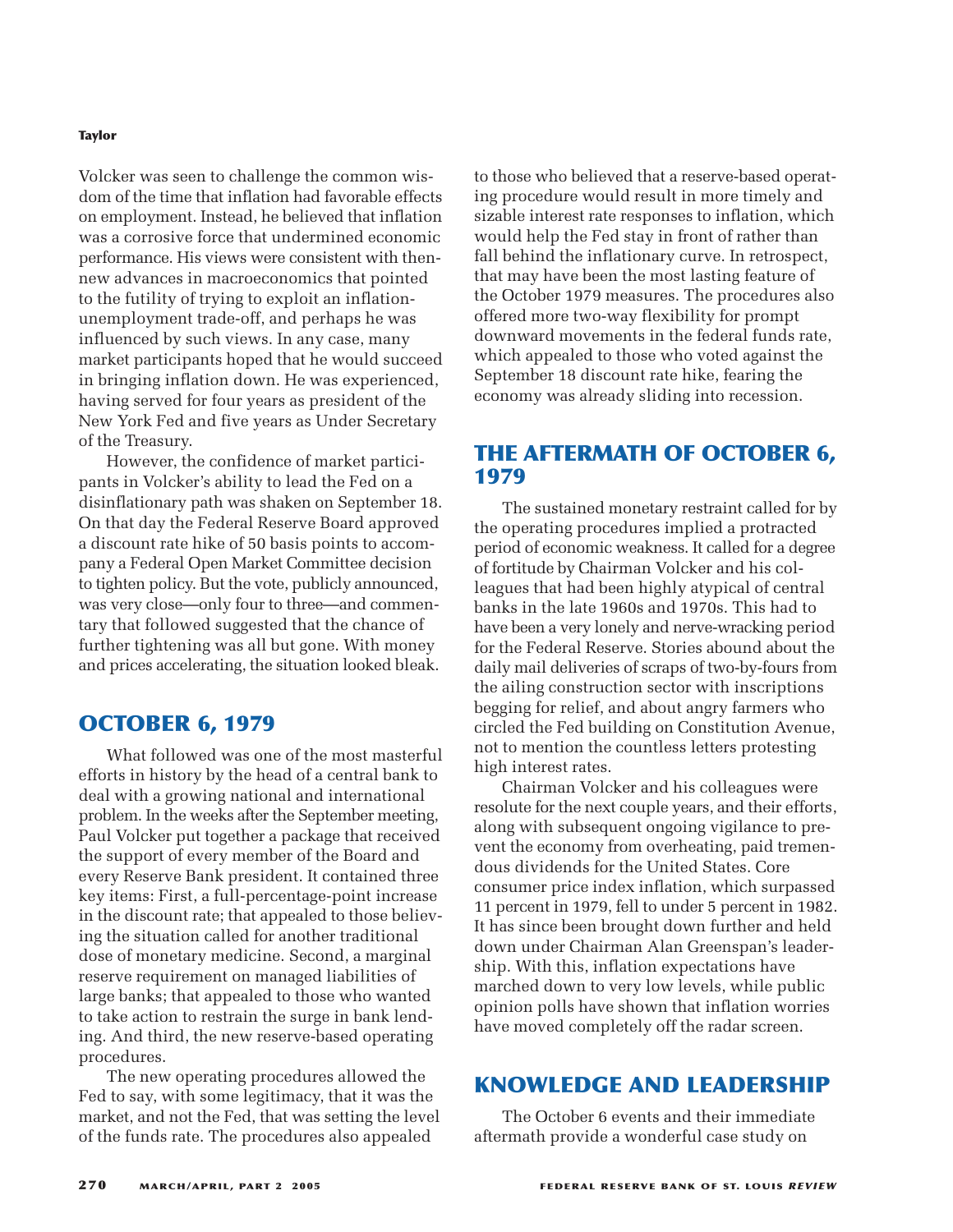implementation of economic policy in practice. In my view, both knowledge and leadership are essential if one is to get the job done. Simply knowing the economic theory or proposing the economic reform is not enough. The Fed, under Chairman Paul Volcker, understood the true seriousness of the inflation problem. They and many others in academia and elsewhere understood the economic forces that were causing the rising inflation that had plagued the United States through much of the 1970s.

But implementing the solution required leadership and skillful coalition-building. As I have emphasized, the measures taken on October 6, 1979, were designed to receive wide support at the FOMC, and they got wide support. Implementation also required a high level of technical knowledge and good operational management within the Fed staff—especially given that the lagged reserve requirements in place at the time were not well suited for reserve-based monetary control. Moreover, implementation required staying the course for several years through very difficult times, and this is where support from elsewhere in the government—both the administration and Congress—was essential.

# **INTERNATIONAL IMPACTS AND THE SPREAD OF KNOWLEDGE AND LEADERSHIP**

The United States was not the only country struggling with inflation in the late 1970s. Inflation had reached double digits in the United Kingdom, Italy, France, and Canada and was even high in Germany. The policy shift by the United States was followed by the United Kingdom, which adopted a monetary targeting framework in March 1980.<sup>1</sup> Many of the other countries, however, held to the view that monetary policy was ineffective in controlling inflation and focused on incomes policies to restrict the growth of wages and prices. These differences in views were evident at the Executive Board of the International

Monetary Fund.2 Over time, however, this shift in focus of monetary policy occurred in all the developed economies and also in many emerging market and developing economies.

To understand this diffusion of knowledge, note that two lasting monetary principles emerged from the specific monetary measures of October 6, 1979, even though the measures themselves ended in 1982. It was these principles that spread around the world.

First is a commitment to price stability. A central bank needs to be committed to price stability, and this view is now widespread. Indeed, according to a recent survey of 94 central banks, 96 percent have price stability as a statutory goal.3 A milestone in this area occurred in 1989, when New Zealand adopted legislation that required the central bank, in consultation with the government, to set an inflation target, a change that was followed by other countries. By 1998, 54 central banks had set inflation targets.4

Second is the focus of central banks on more systematic and transparent procedures for setting the policy instruments in a way that will bring about the goal of price stability. Both theory and empirical studies indicate that monetary control is easier if monetary policy objectives are seen as credible, enabling economic agents to adjust their behavior to those objectives, and policy transparency has enhanced credibility. In comparing the pre- and post-October 1979 periods, one finds that monetary policy in the United States has become more responsive both to changes in inflation and changes in output. During the late 1960s and the 1970s, a 1-percentage-point rise in the rate of inflation resulted on average in a less than 1 percentage-point rise in the federal funds rate. Since then, the federal funds rate has increased by more than 1 percentage point for every 1 percentage-point rise in inflation. This difference is of fundamental importance. If the federal funds rate rises by less than the inflation rate, real

 $2$  Boughton (2001).

Mahadeva and Sterne (2000).

Mahadeva and Sterne (2000).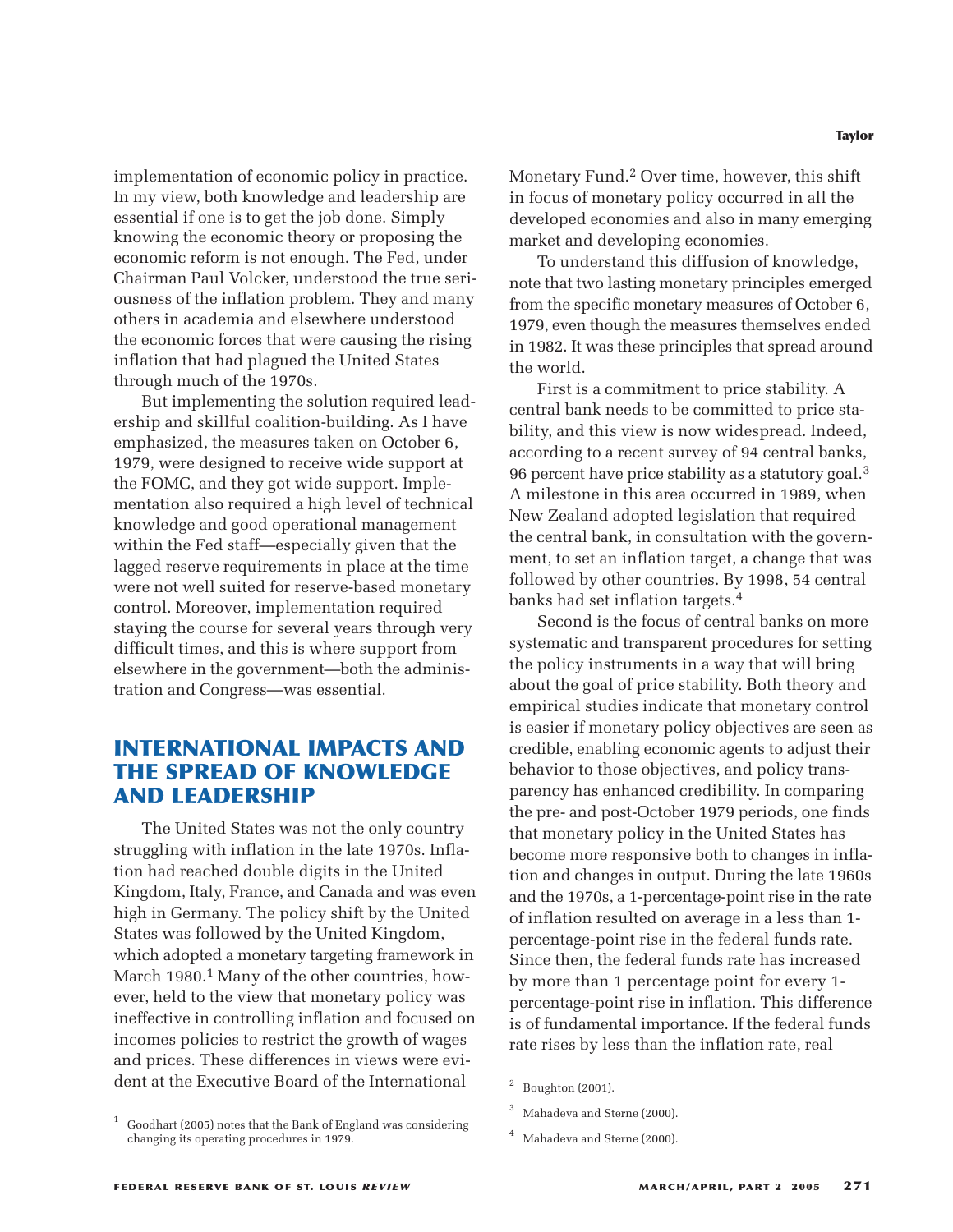#### **Taylor**

## **Figure 1**

#### **Consumer Price Inflation (1970-2004)**



**SOURCE: IMF, International Financial Statistics, and World Economic Outlook.**

interest rates decline. It was this failure to focus on real interest rates that allowed inflation to accelerate in the 1970s. This greater responsiveness is not unique to the United States but also has been observed in other countries.<sup>5</sup>

The focus on price stability and on accompanying policy procedures has resulted in a sustained decline in inflation throughout the world (see Figure 1). The developed economies showed a declining trend after 1980. Inflation in these economies fell from an average of 13 percent in 1980 to 2 percent in 1997 and has remained close to 2 percent since then—tracking closely the experience in the United States.

Inflation in the emerging markets remained persistently high well after the drop in the developed economies. By the mid-1990s, however,

the changes in the monetary policy process had become more common throughout the world. The deceleration in inflation has been amazing. As recently as 1994, inflation in the emerging markets averaged 65 percent; over the past four years, in contrast, it has been around 6 percent.

As inflation has declined, so has its variability. In the developed economies, inflation variability, as measured by its standard deviation, fell from 3.4 percent in the 1980s to 1.3 percent in the 1990s and so far this decade is less than 1 percent. In the emerging markets the variability of inflation fell from 24 percent in the 1990s to less than 1 percent this decade. There is now little difference between the variability of inflation in the developed and emerging economies. This remarkable accomplishment is a direct result of the changes in the monetary policy process that began 25 years ago.

<sup>5</sup> Clarida, Galí, and Gertler (1998).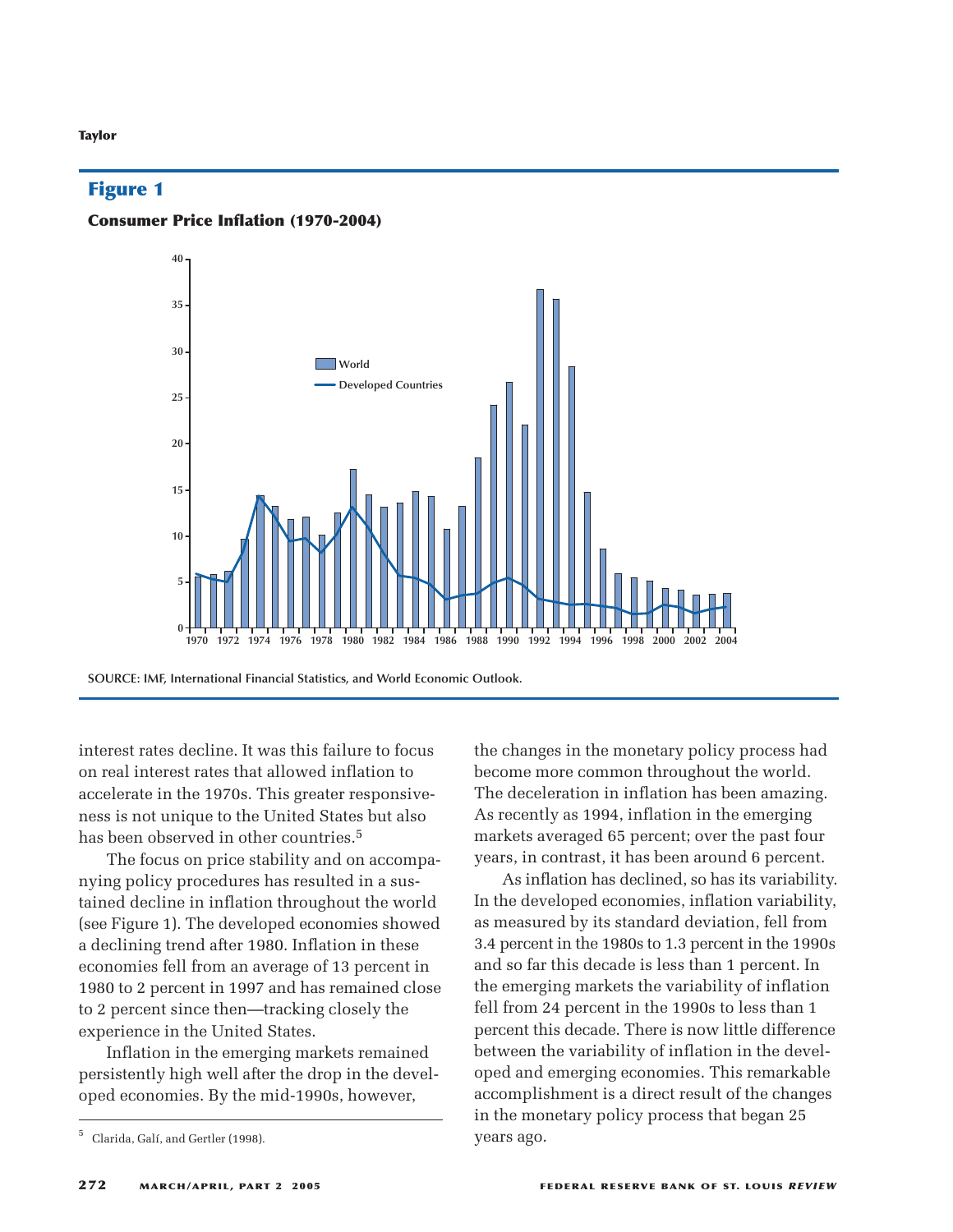## **Figure 2**

#### **U.S. Real GDP (percent deviation from trend)**



**SOURCE: Bureau of Economic Analysis and the Congressional Budget Office.**

# **REDUCTION IN OUTPUT VOLATILITY AND THE LONG BOOM**

Impressive as these results are, they are only one part of a good story. At about the same time that the Fed was implementing the famous October 6 measures, I published a paper with an estimate of an efficiency frontier between the variability of inflation and output, noting that, with policy in place up until that time, the United States was off the frontier.6 Looking at the evidence, it is clear that since then we have either gotten closer to the frontier or that the frontier itself has shifted in a favorable direction. In other words, output variability has declined along with inflation variability.

In a Homer Jones Lecture I gave several years ago, I referred to this period of low output volatility in the United States as the "long boom" (see Figure 2). The "great moderation" is another term that has been used to describe the same phenomenon. Since 1955 there have been eight recessions, as determined by the National Bureau of Economic

#### **Figure 3**





**SOURCE: IMF, International Financial Statistics, and the U.S. Treasury.**

Research (NBER). Two things stand out about the recent recessions. First, they were relatively mild. The average decline in output from peak to trough in the previous six recessions was 2.0 percent. Output in the 1990 recession declined by 1.3 percent. In 2001, output rose slightly (0.5 percent) from (the quarter of the) NBER peak to (the quarter of the) trough. Second, these two recessions were relatively short; both lasted less than eight months. The six previous recessions lasted slightly more than an average of 11 months. Equally important, the past two expansions were the longest peacetime expansions over the entire NBER measurement period that began in 1854. The most recent expansion lasted 120 months, surpassing by 14 months the expansion of the 1960s during the Vietnam War era.

The same phenomenon is found in other counties. In the developed economies as a whole the variability of the real gross domestic product (GDP) (measured as a deviation from trend) fell from 1.8 percent in the 1980s to 1.0 percent in the 1990s and has remained steady since then.7 The

 $^{6}$  Taylor (1979).  $^{7}$  Trend output is calculated using a Hodrick-Prescott filter.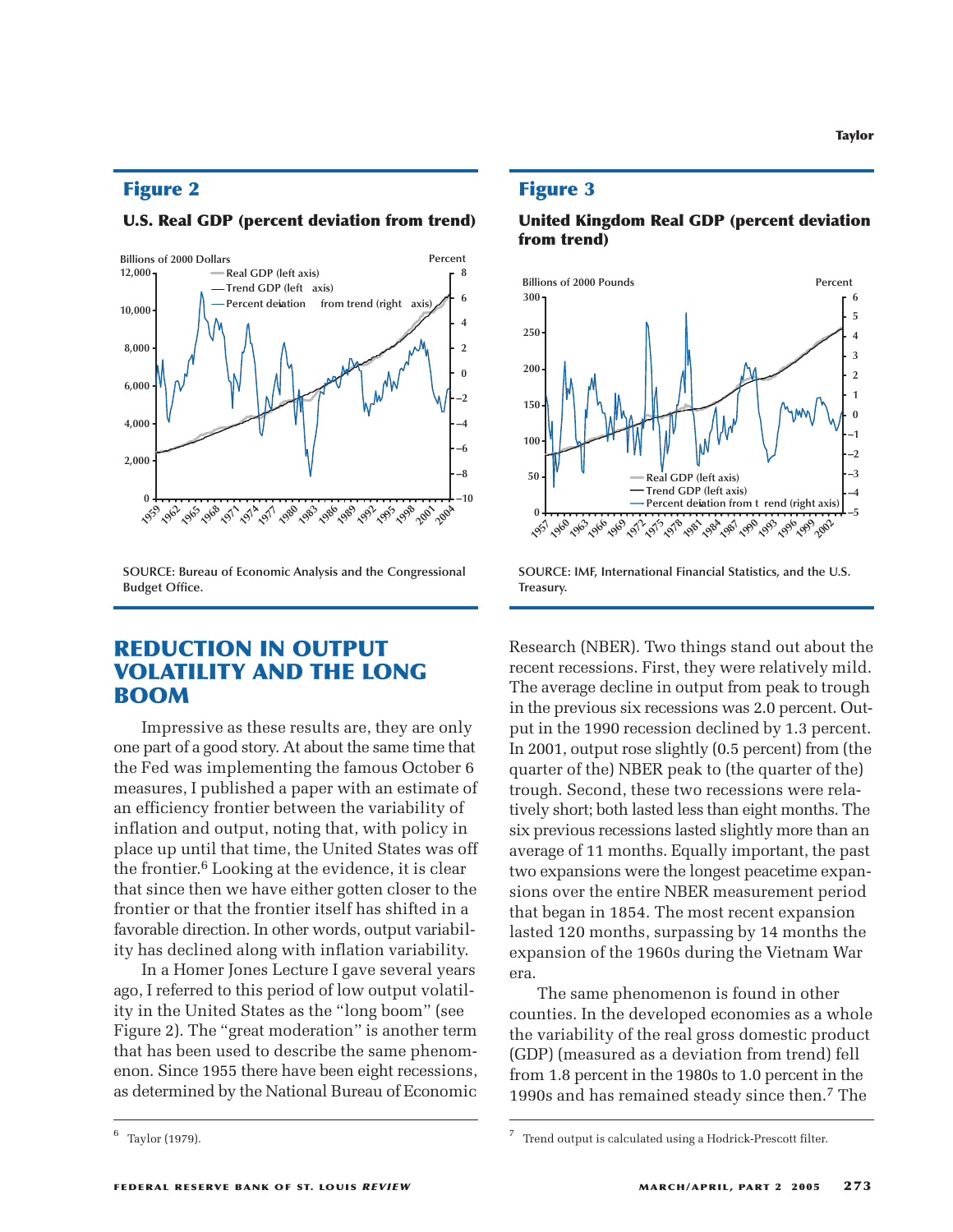## **Figure 4**

#### **Chile Real GDP (percent deviation from trend)**



**SOURCE: IMF, International Financial Statistics, and the U.S. Treasury.**

experience of the United Kingdom (see Figure 3) is particularly impressive. Since 1992 the United Kingdom has not had a single quarter of negative output growth, as measured by the quarter-toquarter changes in real gross domestic product. Over the last  $4^{1/2}$  years, output volatility has only been about 50 basis points.

In the emerging markets, the decline in inflation is still recent, but some emerging market economies have already seen a lowering of the variability of output. In Chile (see Figure 4), output variability declined by half in the 1990s. In Brazil (see Figure 5), output variability has begun to decline, too. I am optimistic that, given continued progress by the emerging markets in maintaining low and stable inflation, these economies will experience a longer boom over the course of this decade.

Several arguments are often cited for the improvement in the output-inflation variability frontier. According to the "good luck" argument, the number and magnitude of shocks hitting the world economy have declined. According to the "structural change" argument, supply shocks have a less pronounced effect on the economy as a result of changes in the structure of the economy.

## **Figure 5**

#### **Brazil Real GDP (percent deviation from trend)**



**SOURCE: IMF, International Financial Statistics, and the U.S. Treasury.**

Some changes often cited include an increase in the services sector's share in the economy and improvements in inventory management.

I prefer a policy explanation closely connected to the monetary policy changes that began in October 1979. Reducing substantially the boombust cycle has been an important contributor. Recessions in the postwar period typically have been preceded by rises in the rate of inflation. Thus, by keeping inflation low, monetary policy has reduced the likelihood of recessions. Moreover, ending inflation and keeping inflation expectations low has given central banks the credibility to address adverse supply shocks. In the past, in the face of an oil price shock, central bankers were faced with the vexing choice of whether to cushion the loss in output or resist the upward pressure on prices. If they pursued the former, they risked dealing with higher and more entrenched inflation expectations. In contrast, around the globe today, people have become more confident that central banks are not going to allow such shocks to feed into more long-term inflation. As a result, central banks can respond more to the output and employment effects.